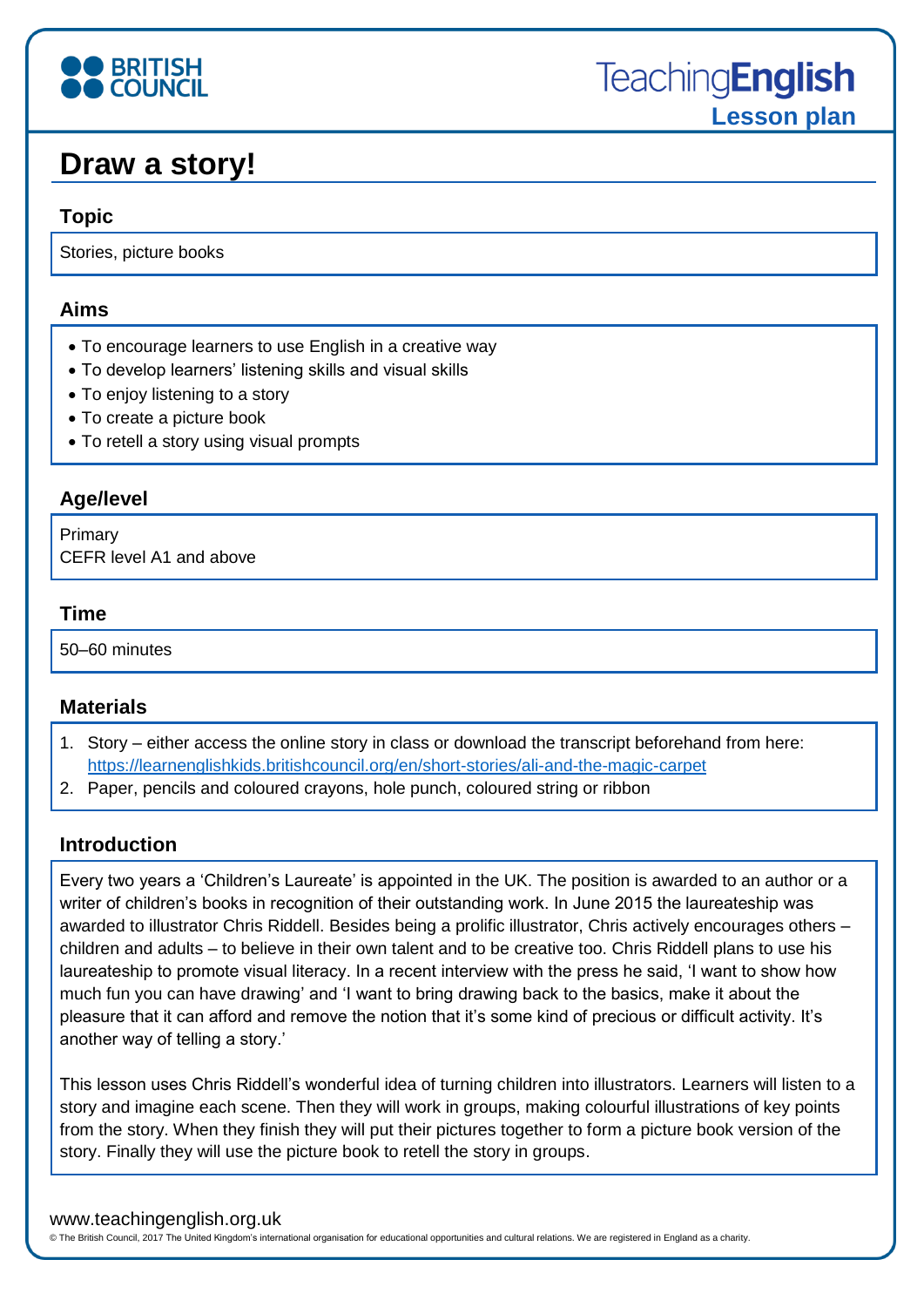

**TeachingEnglish Lesson plan**

This activity works with most stories and can be adapted to use with other ages and levels. If you have a mobile device, you could also film the groups retelling the story, then send the recording to parents – but make sure you have parental permission to do this first.

| <b>Procedure</b>                             |                                                                                                                                                                                |
|----------------------------------------------|--------------------------------------------------------------------------------------------------------------------------------------------------------------------------------|
| 1. Warmer (5-8<br>minutes)                   | Draw a picture of a storybook on the board and ask What's this? Have a class<br>discussion about stories. Use a few of these questions to generate ideas:                      |
|                                              | What is your favourite story?<br>$\bullet$                                                                                                                                     |
|                                              | What kinds of stories do you like?<br>$\bullet$                                                                                                                                |
|                                              | What kinds of characters appear in stories?                                                                                                                                    |
|                                              | Do you like (fairy) stories?                                                                                                                                                   |
|                                              | Do you like looking at pictures in storybooks?                                                                                                                                 |
| 2. Vocabulary<br>$(5-8$ minutes)             | If necessary pre-teach or revise some key vocabulary from the story using flashcards,<br>simple drawings, miming, etc., such as:                                               |
|                                              | carpet, shop, magic, jungle, desert, ice, snow, mountains, foggy, forest, windy, island,<br>thunder, lightning, storm                                                          |
| 3. Listening to<br>the story (5<br>minutes)  | Tell learners that they are going to listen to a story and they should try to imagine<br>everything they hear. If they want to close their eyes to help concentrate, they can. |
|                                              | Either play the audio of the story (without showing the video) at:<br>https://learnenglishkids.britishcouncil.org/en/short-stories/ali-and-the-magic-carpet                    |
|                                              | or read the story aloud from the transcript downloadable below the video, pausing<br>after each section for learners to assimilate the information.                            |
| 4. Sequencing<br>the story (5-10<br>minutes) | Elicit the main sections of the story and write them on the board with numbers, for<br>example:                                                                                |
|                                              | 1. Ali finds a carpet in his uncle's shop.                                                                                                                                     |
|                                              | 2. The carpet starts moving and speaks.                                                                                                                                        |
|                                              | Ali flies to the jungle on the carpet.<br>3.                                                                                                                                   |
|                                              | Ali flies to the desert on the carpet.<br>4.                                                                                                                                   |
|                                              | Ali flies to the South Pole on the carpet.<br>5.                                                                                                                               |
|                                              | Ali flies to the mountains on the carpet.<br>6.                                                                                                                                |
|                                              | Ali flies to a forest on the carpet.<br>7.                                                                                                                                     |
|                                              | Ali flies to an island on the carpet.<br>8.                                                                                                                                    |
|                                              | Ali flies back to the shop.<br>9.                                                                                                                                              |

#### www.teachingenglish.org.uk

© The British Council, 2017 The United Kingdom's international organisation for educational opportunities and cultural relations. We are registered in England as a charity.